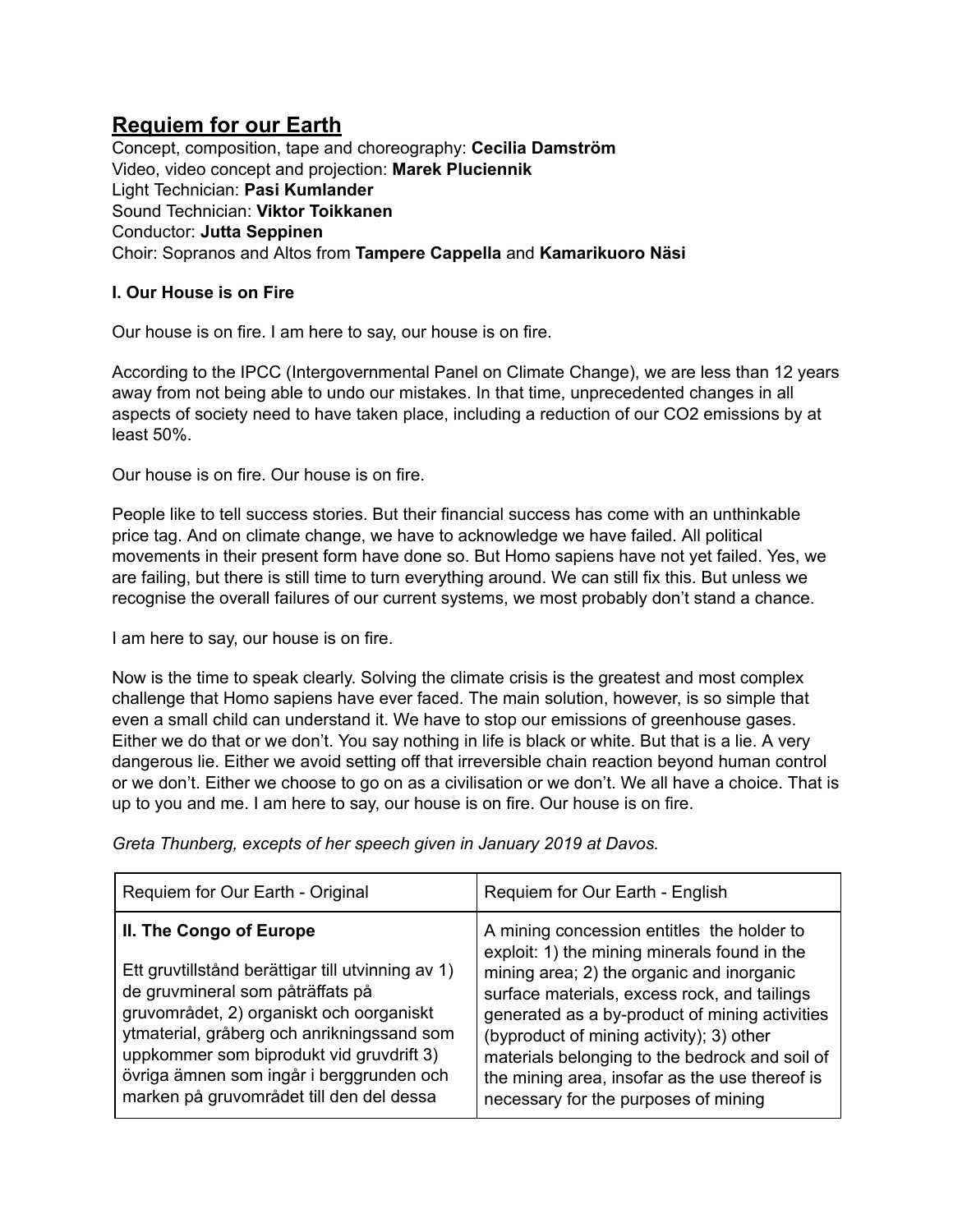| ämnen behövs för gruvdriften på<br>gruvområdet.<br>Finnish Law -<br>https://www.finlex.fi/sv/laki/ajantasa/2011/201<br>10621#O1L3P17                                                                                                                                                                                                                                                                 | operations in the mining area.<br>Finnish Law -<br>https://www.finlex.fi/en/laki/kaannokset/2011/e<br>n20110621.pdf                                                                                                                                                                                                                                                                   |
|------------------------------------------------------------------------------------------------------------------------------------------------------------------------------------------------------------------------------------------------------------------------------------------------------------------------------------------------------------------------------------------------------|---------------------------------------------------------------------------------------------------------------------------------------------------------------------------------------------------------------------------------------------------------------------------------------------------------------------------------------------------------------------------------------|
| III. Requiem I<br>Requiem aeternam                                                                                                                                                                                                                                                                                                                                                                   | <b>Eternal rest</b>                                                                                                                                                                                                                                                                                                                                                                   |
| IV. Logging<br>Monet yksityiset metsänomistajat ovat<br>ihmetellleet miksi metsähallitus tuntuu<br>hakkaavan oudon nuorta metsää.                                                                                                                                                                                                                                                                    | Many private forest owners have wondered<br>why the Forest Board (Metsähallitus) seems<br>to be cutting down strangely young forests.                                                                                                                                                                                                                                                 |
| Nielut ylös, päästöt alas!                                                                                                                                                                                                                                                                                                                                                                           | Throats up, emissions down!                                                                                                                                                                                                                                                                                                                                                           |
| Miksi sitten metsähallitus hakkaa nuorta<br>metsää? Ensinnäkin metsähallitus laskee<br>näitä käyttäen liian korkea korkoa, neljän<br>prosentin korkoa. Ja toinen syy, ulkoinen syy<br>on se että valtio on asettanut<br>metsähallitukselle liian korkean<br>tulostavoitteen ja että se metsähallitus ei saa<br>sitä tuottovaatimusta täytettyä ellei hakkaa<br>hyvässä kasvuvaiheessa olevia metsiä. | So why would the Forest Board cut down a<br>young forest? First, it calculates this by using<br>a too high interest rate of four percent. And<br>another reason, an external one, is that the<br>Government has set up a too high profit goal<br>for the Forest Board, which will not be able to<br>meet that yield requirement unless it takes to<br>felling forests in good growth. |
| Valittu korko vaikuttaa hyvin olennaisesti<br>siihen minkä ikäiseksi metsä kannattaa<br>puhtaasti talous mielessä kasvattaa.<br>Metsäntutkija Juha Lappi katsoo että<br>pienemmällä korollan päästäisiin pitkällä<br>aikavälillä parempaan lopputulokseen.                                                                                                                                           | The chosen interest rate has a very<br>significant effect on the age at which the<br>forest is worth growing, in a purely economic<br>sense. Forest researcher Juha Lappi believes<br>that a lower interest rate would lead to a<br>better outcome in the long run.                                                                                                                   |
| Pitemmällä tähtäimellä se tarkoittaisi että<br>valtiolle tulisi enemmän tuloja. Professori<br>Pukkala ja tutkija Lappi peräänkuuluttavat<br>malttia hakkuisiin. Toisten mielestä 4% on                                                                                                                                                                                                               | In the long run, that would mean more<br>revenue for the government. Professor<br>Pukkala and scientist Lappi call for restraint in<br>felling.                                                                                                                                                                                                                                       |
| pieni korko.                                                                                                                                                                                                                                                                                                                                                                                         | Others think 4% is a low interest rate.                                                                                                                                                                                                                                                                                                                                               |
| Monet sijoittajat vaatii paljon suurempaa,<br>suurempaa korkoa.                                                                                                                                                                                                                                                                                                                                      | Many investors will demand a much higher<br>interest rate.                                                                                                                                                                                                                                                                                                                            |
| Metsähallituksen suunnitelmia laskelmia<br>tekevä Juha Salmi arvioi (A-studiolle) että 4%<br>koron käyttö johtaa kaikkien metsähallituksen                                                                                                                                                                                                                                                           | Juha Salmi, who makes calculations for the<br>planning of the Forest Board, estimated on                                                                                                                                                                                                                                                                                              |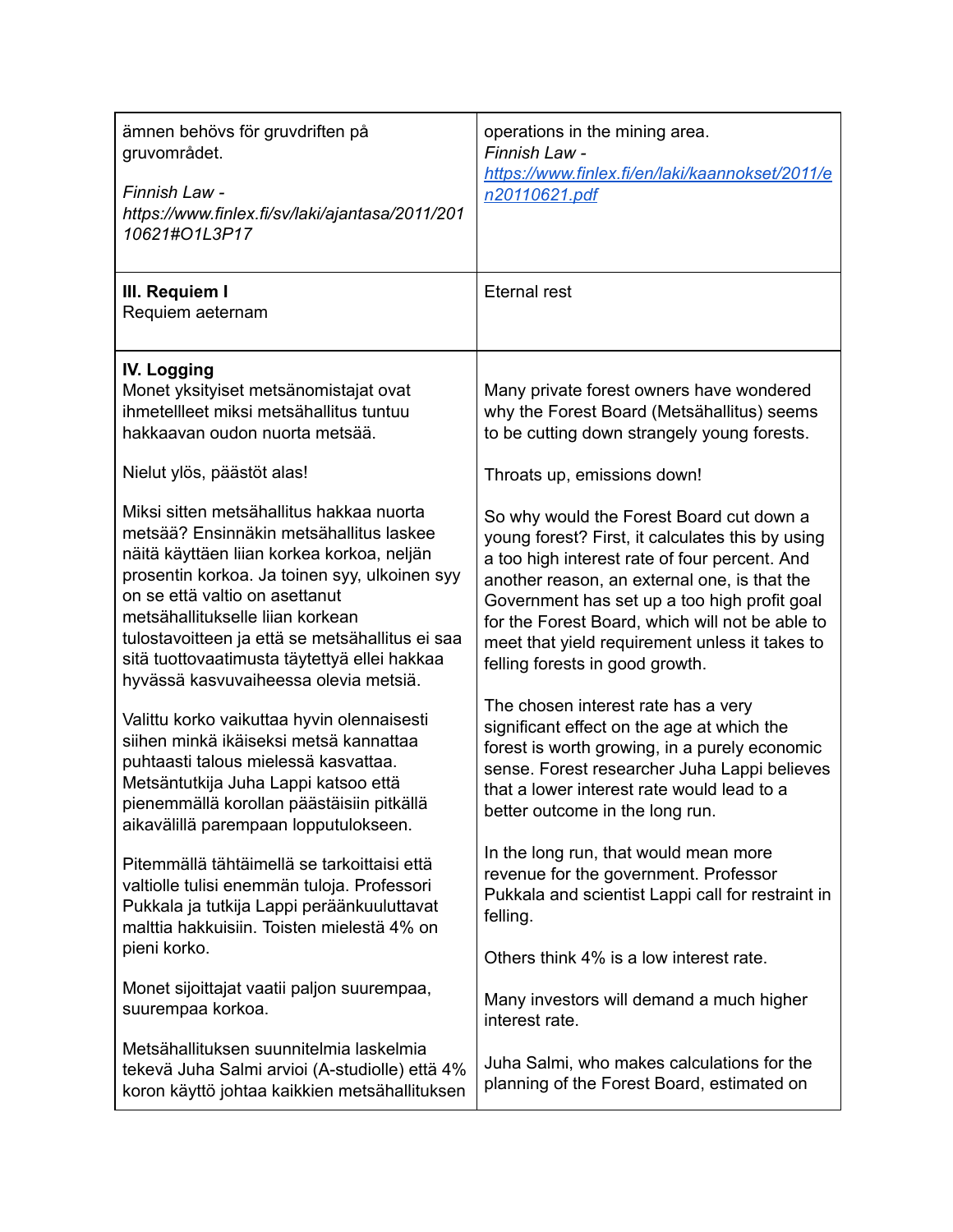| käyttämien rajoitteiden kanssa noin 20%<br>suurempiin hakkuisiin nyt kuin 3%<br>korkokannan käyttö.<br>YLE - https://areena.yle.fi/1-50009792 | television that the use of a 4% interest rate,<br>with all the restrictions used by the Forest<br>Board, will now result in about 20% more<br>fellings, than would be the case with the use<br>of a 3% interest rate.                                             |
|-----------------------------------------------------------------------------------------------------------------------------------------------|-------------------------------------------------------------------------------------------------------------------------------------------------------------------------------------------------------------------------------------------------------------------|
| V. Requiem II<br>Requiem aeternam                                                                                                             | <b>Eternal rest</b>                                                                                                                                                                                                                                               |
| VI. Everything with moderation                                                                                                                |                                                                                                                                                                                                                                                                   |
| Kyllä puolustusministerin tehtävä on pitää                                                                                                    | Yes, it is the job of the Secretary of Defense                                                                                                                                                                                                                    |
| huolta että meidän taisteiljat ovat                                                                                                           | to make sure that our fighters are able to                                                                                                                                                                                                                        |
| toimintakykyisiä kaikissa olosuhteissa.                                                                                                       | perform in all conditions.                                                                                                                                                                                                                                        |
| No ehkä se vaikutti vähän sellaiselta                                                                                                         | Well maybe it seemed a bit like an ideological                                                                                                                                                                                                                    |
| ideologiselta tuputtamiselta että on pakollinen                                                                                               | toss, the idea of mandatory vegetarian food.                                                                                                                                                                                                                      |
| kasvisruoka. Siellähän on nyt sinällään jo                                                                                                    | After all, vegetarian food options are always                                                                                                                                                                                                                     |
| kasvisruokavaihtoehtoja aina tarjolla.                                                                                                        | available anyway.                                                                                                                                                                                                                                                 |
| Sinälllään haluan selvittää onko tämä                                                                                                         | As such, I want to make sure that the need                                                                                                                                                                                                                        |
| energian tarve varusmiehillä nyt laskettu                                                                                                     | for energy will be granted to the conscripts,                                                                                                                                                                                                                     |
| viimeisen päälle, että varusmiesten ei tarvi                                                                                                  | so that the conscripts won't have to use their                                                                                                                                                                                                                    |
| käydä sotilaskodissa sitten päivärahoillaan                                                                                                   | allowance for going to a military restaurant to                                                                                                                                                                                                                   |
| ostamassa pitsaa tai makkaraperunoita tai                                                                                                     | buy pizza or sausages or whatever they will                                                                                                                                                                                                                       |
| mitä nyt ostavatkaan, vaan että valtio antaa                                                                                                  | buy, but that the government will provide                                                                                                                                                                                                                         |
| heille riittävästi ruokaa jotta voivat suorittaa                                                                                              | them with enough food to carry out their vital                                                                                                                                                                                                                    |
| tärkeää tehtävänsä.                                                                                                                           | tasks.                                                                                                                                                                                                                                                            |
| Miks ei ihminen saa olla sekasyöjä tai                                                                                                        | Why shouldn't a person be a flexitarian or an                                                                                                                                                                                                                     |
| kaikkiruokainen? Kohtuudella kaikki. Ei pitäis                                                                                                | omnivore? Everything with moderation. You                                                                                                                                                                                                                         |
| ihan kaikkiin ääri-ilmiöihinkään mennä                                                                                                        | shouldn't always follow all of the extremist                                                                                                                                                                                                                      |
| mukaan aina.                                                                                                                                  | trends.                                                                                                                                                                                                                                                           |
| Ei pitäis ihan kaikkiin ääri-ilmiöihinkään                                                                                                    | You shouldn't always follow all of the                                                                                                                                                                                                                            |
| mennä mukaan aina.                                                                                                                            | extremist trends.                                                                                                                                                                                                                                                 |
| VII. Heaven (Requiem III)                                                                                                                     |                                                                                                                                                                                                                                                                   |
| "Vi fick den här världen i arv från tidigare<br>generationer, men också som lån av<br>kommande generationer, till vilka vi ska lämna          | "We received this world as an inheritance<br>from past generations, but also as a loan<br>from future generations, to whom we will<br>have to return it!" - Remarks, meeting with<br>political, business and community leaders,<br>Quito, Ecuador, July 7th, 2015 |